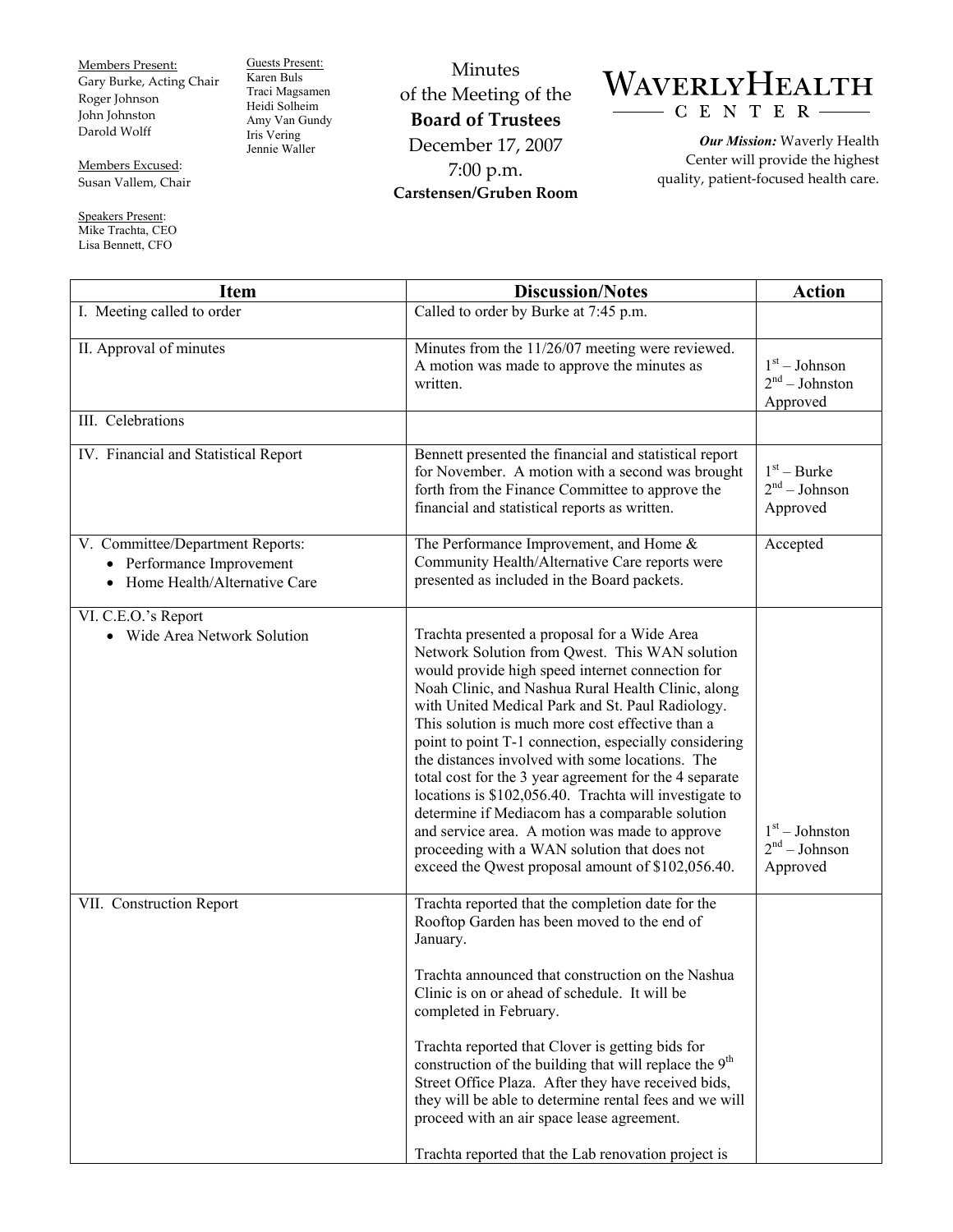| Trachta announced that we will be starting to work<br>with architects to determine a plan for the ER<br>renovation which will be our next project.<br>VIII. Old Business<br>Trachta reported that he has extended an<br>• Physician Recruitment - ER<br>employment offer to an ER provider who has been<br>providing services at WHC through EPA. He<br>anticipates that this physician will sign an agreement<br>and begin employment in March 2008.<br>Trachta reported that he interviewed another ER<br>physician candidate today. He will also be extending<br>an offer to this provider.<br>IX. New Business<br>Trachta presented the provisional appointments to<br>• Provisional Appointments to Medical<br>the Medical Staff, provisional to regular privileges,<br>Staff:<br>addition of privileges, and updated privilege listing<br>Todd Arsenault, M.D. - Courtesy,<br>٠<br>as listed at left.<br>Radiology, St. Paul Radiology<br>**Note that the reappointment packet for Dr.<br>Mark Austin, M.D. - Courtesy,<br>٠<br>Winchell has not been received.<br>Radiology, St. Paul Radiology<br>The files have been reviewed by the Executive<br>Matthew Baldwin, M.D. - Courtesy,<br>٠<br>Committee of the Medical Staff. The Executive<br>Radiology, St. Paul Radiology<br>$1st - Johnson$<br>Committee recommends approval. A motion was<br>Shalabh Bora, M.D. - Courtesy,<br>٠<br>$2nd - Johnston$<br>made to approve the items as individually considered<br>Radiology, St. Paul Radiology<br>and recommended by the Executive Committee of<br>Approved<br>Robert Butler, M.D. - Courtesy,<br>٠<br>the Medical Staff.<br>Radiology, St. Paul Radiology<br>John Caspers, M.D. - Courtesy,<br>٠<br>Radiology, St. Paul Radiology<br>Kenneth Cross, M.D. - Courtesy,<br>٠<br>Radiology, St. Paul Radiology<br>Anders Knutzen, M.D. - Courtesy,<br>٠<br>Radiology, St. Paul Radiology<br>Susan Truman, M.D. - Courtesy,<br>٠<br>Radiology, St. Paul Radiology<br>Peter Wold, M.D. - Courtesy,<br>٠<br>Radiology, St. Paul Radiology<br>Reappointments to Medical Staff:<br>$\bullet$<br>- Robert Winchell, D.O. Courtesy,<br>ER, EPA<br>Provisional to Regular Privileges:<br>$\bullet$<br>Thomas Kafka, M.D. - Courtesy, ER,<br>EPA<br>Joud Dib, M.D. - Consulting,<br>٠<br>Cardiology, CVMS<br>Addition of Privileges:<br>$\bullet$<br>Suzanne Bartlett, M.D. - Active, OB-<br>п<br>Gyn, WHC (Addition of Laser<br>Privileges)<br>Kerrie Bossard, M.D. - Active,<br>٠<br>General Surgery, WHC (Addition of<br>Laser Privileges)<br>Lisa Warne, M.D. - Active, General<br>٠<br>Surgery, WHC (Addition of Laser<br>Privileges) | progressing and will be complete within the next<br>month and a half. |  |
|-------------------------------------------------------------------------------------------------------------------------------------------------------------------------------------------------------------------------------------------------------------------------------------------------------------------------------------------------------------------------------------------------------------------------------------------------------------------------------------------------------------------------------------------------------------------------------------------------------------------------------------------------------------------------------------------------------------------------------------------------------------------------------------------------------------------------------------------------------------------------------------------------------------------------------------------------------------------------------------------------------------------------------------------------------------------------------------------------------------------------------------------------------------------------------------------------------------------------------------------------------------------------------------------------------------------------------------------------------------------------------------------------------------------------------------------------------------------------------------------------------------------------------------------------------------------------------------------------------------------------------------------------------------------------------------------------------------------------------------------------------------------------------------------------------------------------------------------------------------------------------------------------------------------------------------------------------------------------------------------------------------------------------------------------------------------------------------------------------------------------------------------------------------------------------------------------------------------------------------------------------------------------------------------------------------------------------------------------------------------------------------------------------------------------------------------------------------------------------------------------------------------------------------------------------------------------------------------------------------------------------------------|-----------------------------------------------------------------------|--|
|                                                                                                                                                                                                                                                                                                                                                                                                                                                                                                                                                                                                                                                                                                                                                                                                                                                                                                                                                                                                                                                                                                                                                                                                                                                                                                                                                                                                                                                                                                                                                                                                                                                                                                                                                                                                                                                                                                                                                                                                                                                                                                                                                                                                                                                                                                                                                                                                                                                                                                                                                                                                                                           |                                                                       |  |
|                                                                                                                                                                                                                                                                                                                                                                                                                                                                                                                                                                                                                                                                                                                                                                                                                                                                                                                                                                                                                                                                                                                                                                                                                                                                                                                                                                                                                                                                                                                                                                                                                                                                                                                                                                                                                                                                                                                                                                                                                                                                                                                                                                                                                                                                                                                                                                                                                                                                                                                                                                                                                                           |                                                                       |  |
|                                                                                                                                                                                                                                                                                                                                                                                                                                                                                                                                                                                                                                                                                                                                                                                                                                                                                                                                                                                                                                                                                                                                                                                                                                                                                                                                                                                                                                                                                                                                                                                                                                                                                                                                                                                                                                                                                                                                                                                                                                                                                                                                                                                                                                                                                                                                                                                                                                                                                                                                                                                                                                           |                                                                       |  |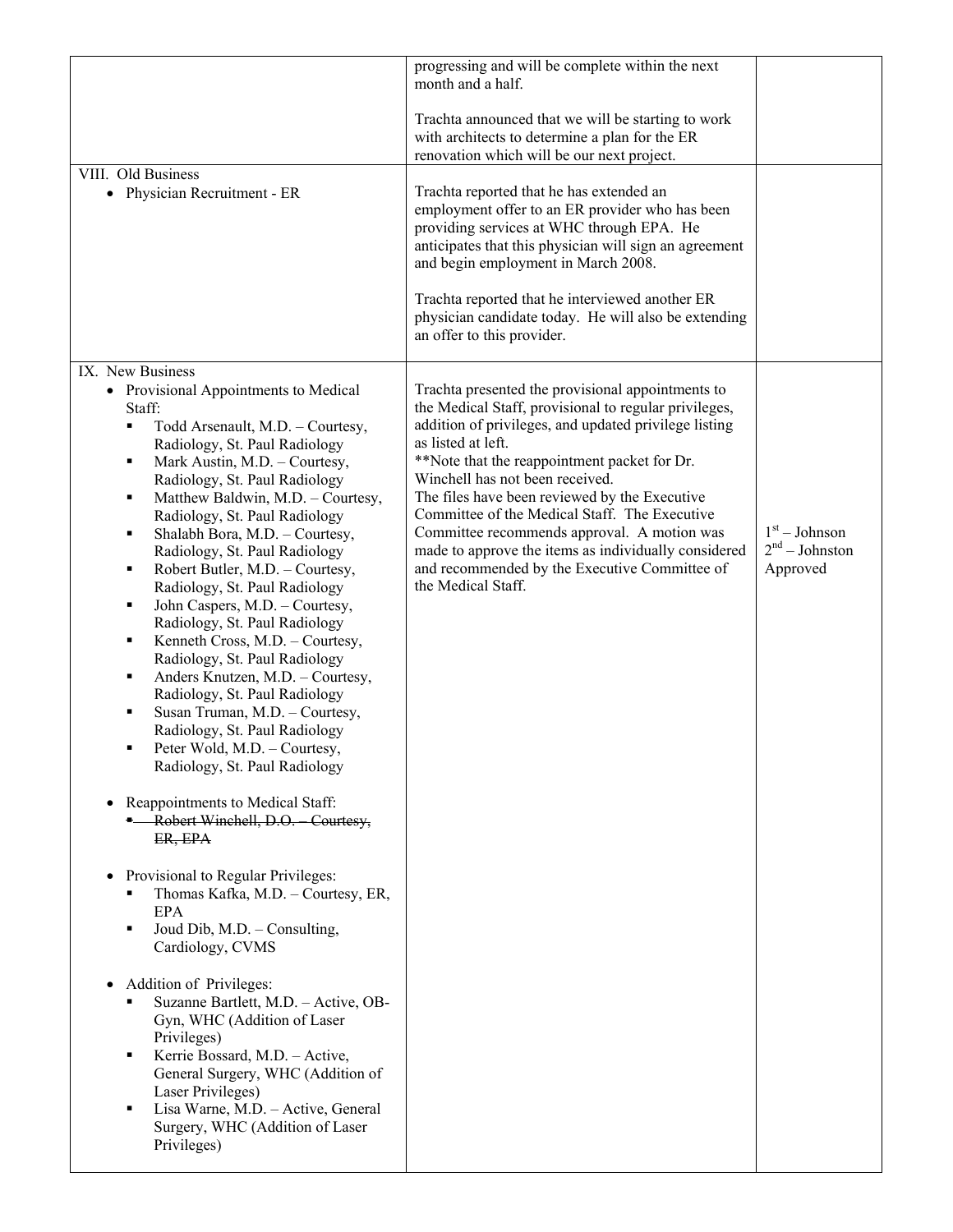| • Updated Privilege Listing:<br>E. Anthony Oroadese, M.D. -<br>Consulting, Cardiovascular Services,<br><b>CVMS</b>                                                                                                                                                    |                                                                                                                                                                                                                                                                                                                                                                                                                                                                                                                                                                                                                                            |                                                 |
|-----------------------------------------------------------------------------------------------------------------------------------------------------------------------------------------------------------------------------------------------------------------------|--------------------------------------------------------------------------------------------------------------------------------------------------------------------------------------------------------------------------------------------------------------------------------------------------------------------------------------------------------------------------------------------------------------------------------------------------------------------------------------------------------------------------------------------------------------------------------------------------------------------------------------------|-------------------------------------------------|
| New/Revised Policies:<br>Temporary Emergency Privileges for<br>Emergency Management Response/<br><b>EOC</b><br><b>Emergency Preparedness Plan</b><br>٠<br>Exercises/EOC<br>Hazardous Substance Exposure<br>٠<br>Response (Cod Orange)/EOC                             | Trachta presented the new/revised policy statements<br>as listed at left, and included in the Board packets.<br>The policies have been reviewed by the Executive<br>Committee of the Medical Staff and are<br>recommended for approval. A motion was made to<br>approve the policies as written and individually<br>considered.                                                                                                                                                                                                                                                                                                            | $1st - Johnston$<br>$2nd - Wolf$<br>Approved    |
| <b>Finance Committee</b>                                                                                                                                                                                                                                              | Trachta reported that the Finance Committee met on<br>12/13/07. Minutes from said meeting were included<br>in the Board packets.                                                                                                                                                                                                                                                                                                                                                                                                                                                                                                           |                                                 |
| <b>Charity Care Application</b>                                                                                                                                                                                                                                       | Bennett presented an application for charity care in<br>the amount of \$24,592.90. A motion was made to<br>approve the application as presented for 100% write-<br>off.                                                                                                                                                                                                                                                                                                                                                                                                                                                                    | $1st - Johnston$<br>$2nd - Johnson$<br>Approved |
| Capital Requests:<br>٠<br>> McKesson MPI Conversion<br>Agreement \$16,008.00<br>> api Time and Attendance System -<br>\$124,000.00<br>> Lifepac 12 Monitor Defibrillator -<br>\$17,889.35<br>Rooftop Garden Furniture - \$36,<br>≻<br>668.83 (Not to Exceed \$40,000) | Bennett presented the following capital requests:<br>Bennett reported that we are not proceeding<br>the MPI Conversion Agreement. We have<br>determined that the conversion would still<br>require a lot of manual input and would not<br>be cost/time effective.<br>api Time and Attendance System at a cost not<br>٠<br>to exceed \$124,000.00<br>Lifepac 12 Monitor Defibrillators at a cost<br>٠<br>not to exceed \$17,889.35<br>Rooftop Garden furniture at a cost not to<br>٠<br>exceed \$40,000.00<br>A motion was made to approve the capital requests<br>as listed above – with the exception of the MPI<br>Conversion Agreement. | $1st - Wolf$<br>$2nd - Johnston$<br>Approved    |
| Third Pod for Women's Clinic -<br>⋗<br>\$33,106.39<br>$\triangleright$ Waiting/Exam Room Furniture -<br>Nashua - \$16,826.15<br>Variance Reporting Software -<br>➤<br>\$26,500.00                                                                                     | Third pod for Women's Clinic at a cost not to<br>exceed \$33,106.39<br>Waiting/exam room furniture for Nashua<br>٠<br>Clinic at a cost not to exceed \$16,826.15<br>Variance reporting software at a cost not to<br>٠<br>exceed \$26,500.00<br>A motion was made to approve the capital requests<br>as listed above.                                                                                                                                                                                                                                                                                                                       | $1st - Wolf$<br>$2nd - Johnson$                 |
| Capital Purchase FYI - Exam &<br>Procedure Table - \$7,537.98                                                                                                                                                                                                         | Bennett presented the following capital purchase<br>FYI:<br>Exam & Procedure Table - \$7.537.98<br>٠                                                                                                                                                                                                                                                                                                                                                                                                                                                                                                                                       | Approved                                        |
| Precision Revenue Strategies Proposal                                                                                                                                                                                                                                 | Bennett presented a proposal from Precision<br>Revenue Strategies for accounts receivable<br>outsourcing. This would include all the clinic<br>accounts on the Practice Management system post<br>conversion. The cost is \$25,000 base fee with a 10%<br>contingency for all dollars collected above \$235,000.<br>They estimate a 4-6 month time frame to have the<br>accounts liquidated. A motion with a second was<br>brought forth from the Finance Committee to                                                                                                                                                                     | $1st - Johnson$<br>2 <sup>nd</sup> – Johnston   |